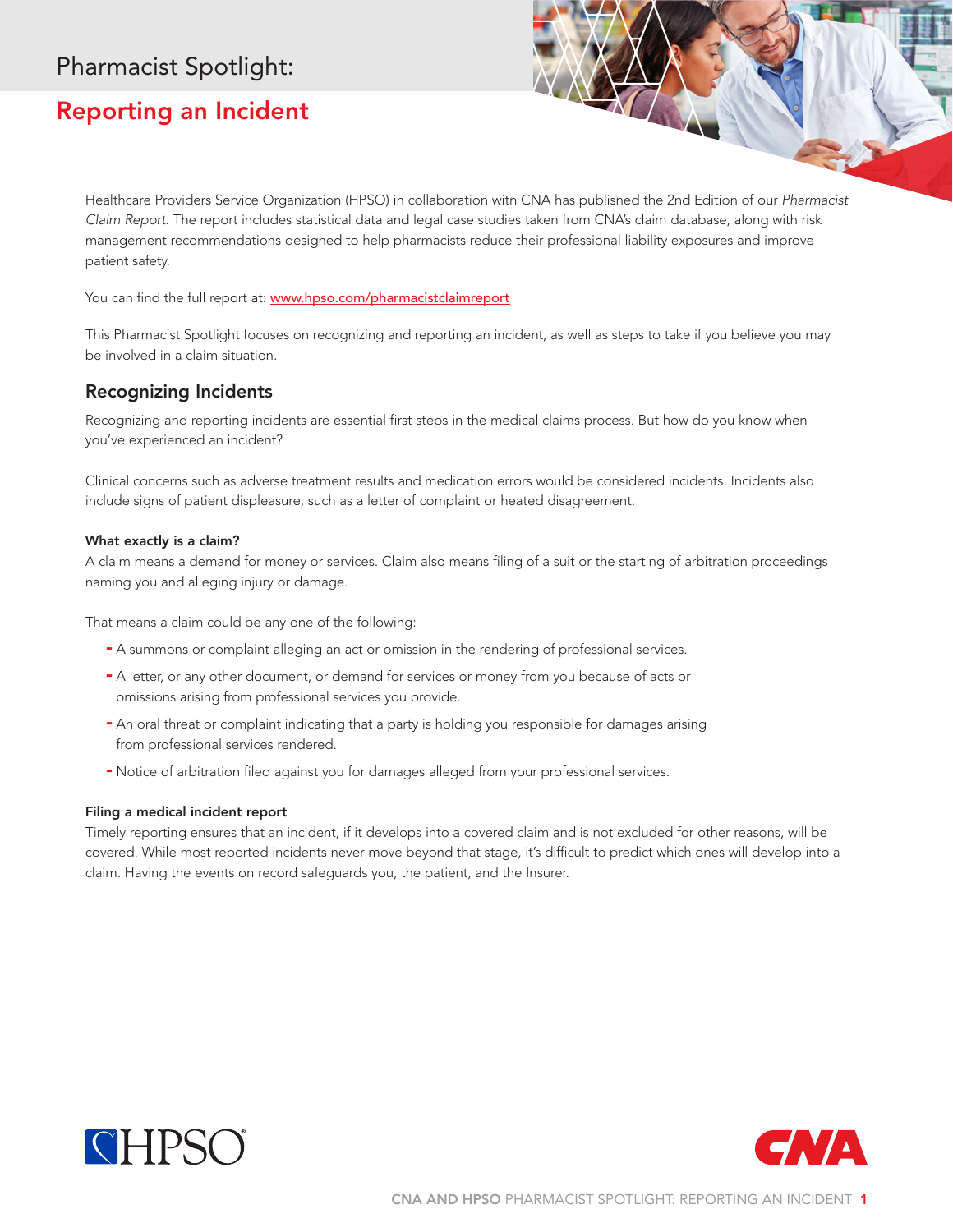To report a claim, contact HPSO as soon as possible. HPSO will confirm your policy was in force during the alleged date of loss, and forward the materials on to CNA for immediate claims handling. We can also receive your claim information through electronic transmission for faster processing.

When contacting HPSO, please provide:

- Your policy number
- The telephone number and best time you can be reached
- An address where you can receive mail
- The date you received the claim
- The date of the incident
- The claimant name (if available)
- A brief description of the facts of the claim (if available)

To report your claim, please call 1.800.982.9491 or use our **[online incident report](www.hpso.com/support/incident-report)**.

Remember, the sooner you give notice, the sooner we can take action. After you report the claim, make sure you take the following steps throughout the claims process:

- 1. Do not discuss your claim with anyone, including the patient. Limit all discussion of the claim to your HPSO representative, your CNA claims consultant, or your attorney.
- 2. Do not sign or accept any document related to the claim from any party without obtaining approval from your CNA claims consultant.
- 3. Avoid discussing, commenting upon, or taking issue with any information you receive regarding judicial or administrative proceedings.
- 4. Be sure you do not admit liability, consent to any arbitration or judgment, or agree to any settlement proposal.
- 5. Be prepared to spend a substantial amount of time with counsel and your CNA claims consultant to aid in the investigation of your claim.
- 6. Report any communication you receive from the patient, patient's attorney or any state or federal administrative agency, licensing or regulatory authority, immediately to your CNA claims consultant.

#### What happens now?

- 1. Your case is assigned to a claims consultant with claims-handling experience in the territory in which you are located. Your CNA consultant handles healthcare professional liability claims exclusively and will bring in-depth knowledge and understanding to your individual situation.
- 2. Your CNA claims consultant will acknowledge receipt of your notice of a claim by promptly contacting you to discuss the issues surrounding the incident in question. Be prepared to provide the CNA claims consultant with information regarding the claim. If CNA elects to open a claim file, they will inform you of the file number and the name of the consultant who will be managing the case on your behalf. CNA will acknowledge receipt whether or not a claim file is opened. Either way, CNA will provide the guidance you need to address any concerns as well as a means to keep in contact with us if your circumstances change.
- 3. Your CNA claims consultant also will review your insurance policy and advise you as to coverage issues that may be presented by the allegations. Occasionally, a claim is presented which falls outside of the coverages afforded to you in your policy. If this occurs, we will promptly confirm this with you by sending you either a Denial or a Reservation of Rights letter.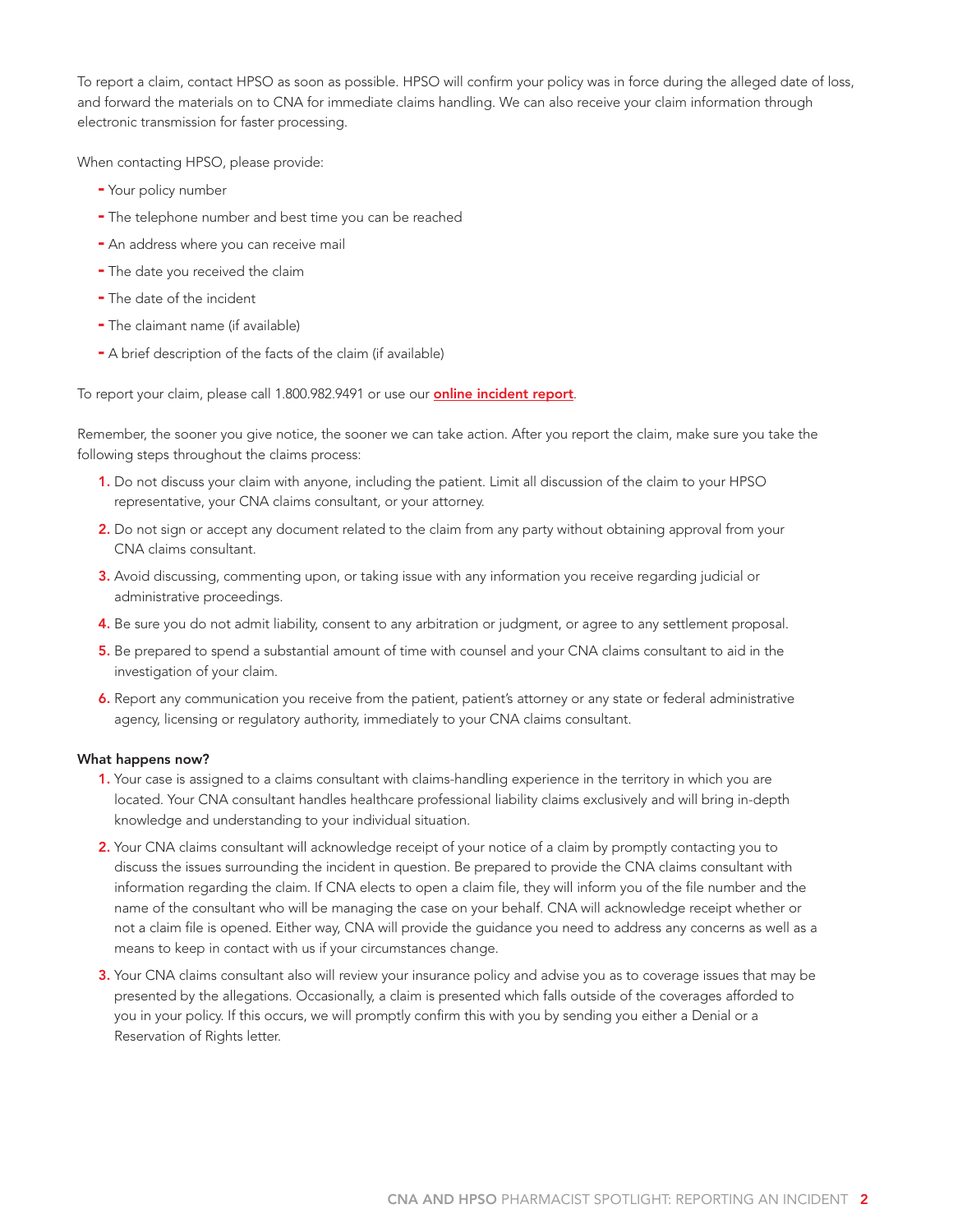- 4. Your case will be appointed to a qualified and experienced defense counsel to represent you when necessary, in the event of a lawsuit. CNA will discuss attorney options available to you that meet the individual needs of your specific situation.
- 5. You will have supervised counsel's representation as long as the claim is pending. You can communicate directly with counsel and you as needed. Counsel is instructed to regularly contact you directly to keep you informed throughout the process.
- 6. Your CNA claims consultant will work with defense counsel to consider the defense, settlement and resolution of the claim and advise you as to our recommendations.
- 7. CNA is committed to keeping you informed every step of the way. Claims may be active for several years with little or no activity. However, CNA is committed to timely and regular communications with you to keep you apprised of the current status of your claim. You are encouraged to call CNA at any time for an update or if you have any questions.

#### Experience you can count on

An insurance policy is much more than a piece of paper – it's a commitment to deliver the claims service that stands behind the policy. Our staff is highly trained in claim procedures and the handling of litigation. We encourage continuous education of our staff and provide on-site training by medical experts in specific areas of practice to ensure we have working knowledge of the profession, the standards, and the services being provided. We also stay up-to-date on the latest trends in claims and legal environment so you know we're providing the most accurate information.

### Our commitment is to:

- Consult with you appropriately on all issues of defense, settlement, and claim resolution.
- Make prompt assignments to defense counsel.
- Bring healthcare experts into the evaluation process early.
- Pay claims fairly and promptly while defending baseless claims aggressively.

#### To notify us, you may:

- Submit the form online by visiting **www.hpso.com/support/incident-report**
- Print the form and fax to 1.800.758.3635
- Print the form and mail to:

Healthcare Providers Service Organization 1100 Virginia Drive, Suite 250 Ft. Washington, PA 19034

You will receive a response within three business days from our receipt of your incident report. If you need to speak to someone immediately regarding an incident, please call 1.800.982.9491, Monday through Friday, from 8:00 a.m. to 6:00 p.m., ET.